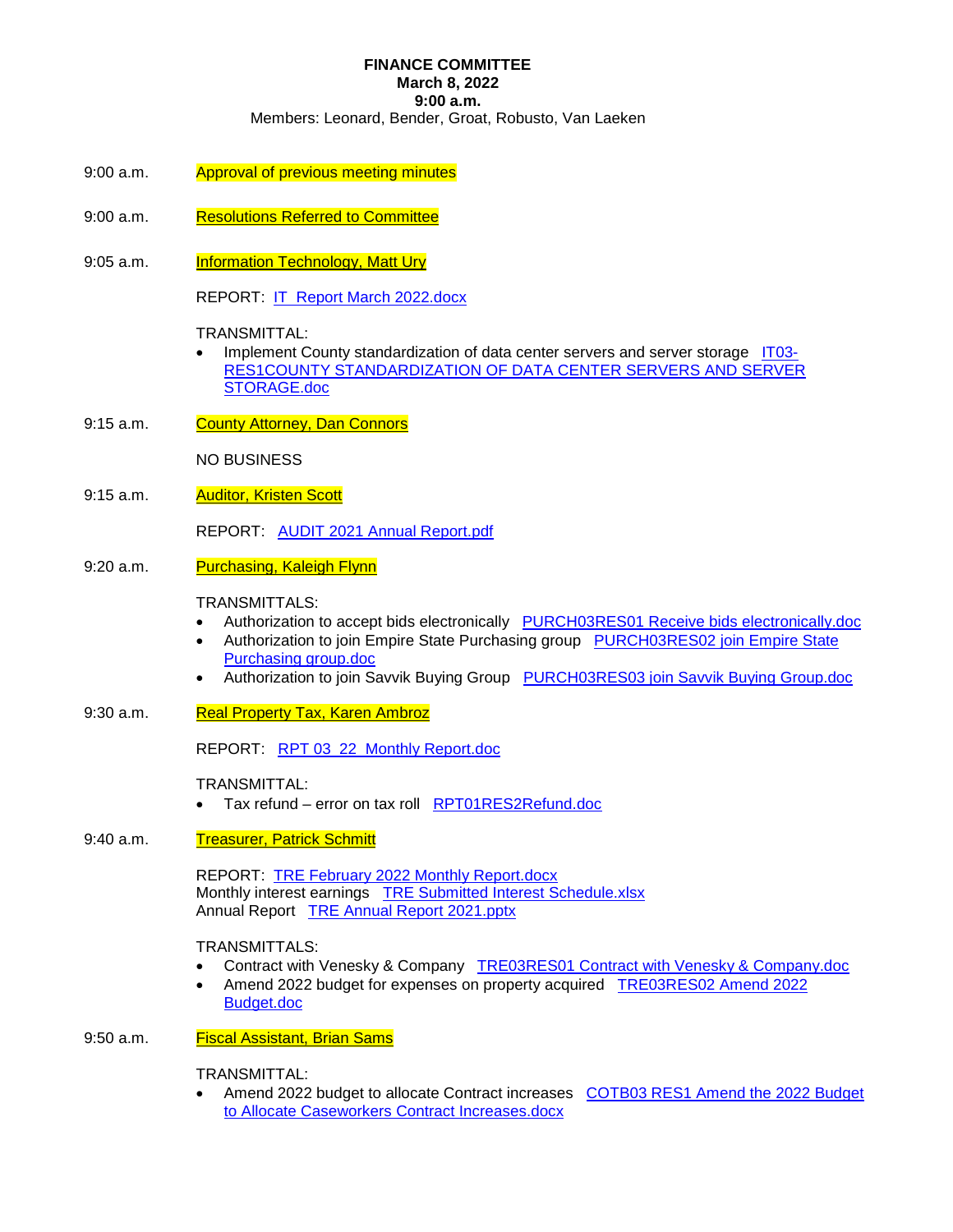9:55 a.m. County Administrator, Rick House

DISCUSSION: Cross Training

## 10:00 a.m. **E911, Jim Lee**

TRANSMITTAL:

- Establish County EMS Capital Project and amend budget **EM03Finance RES1** Authorization to Establish EMS Project Acct.doc
- 10:15 a.m. Land Bank, Mark Humbert

Update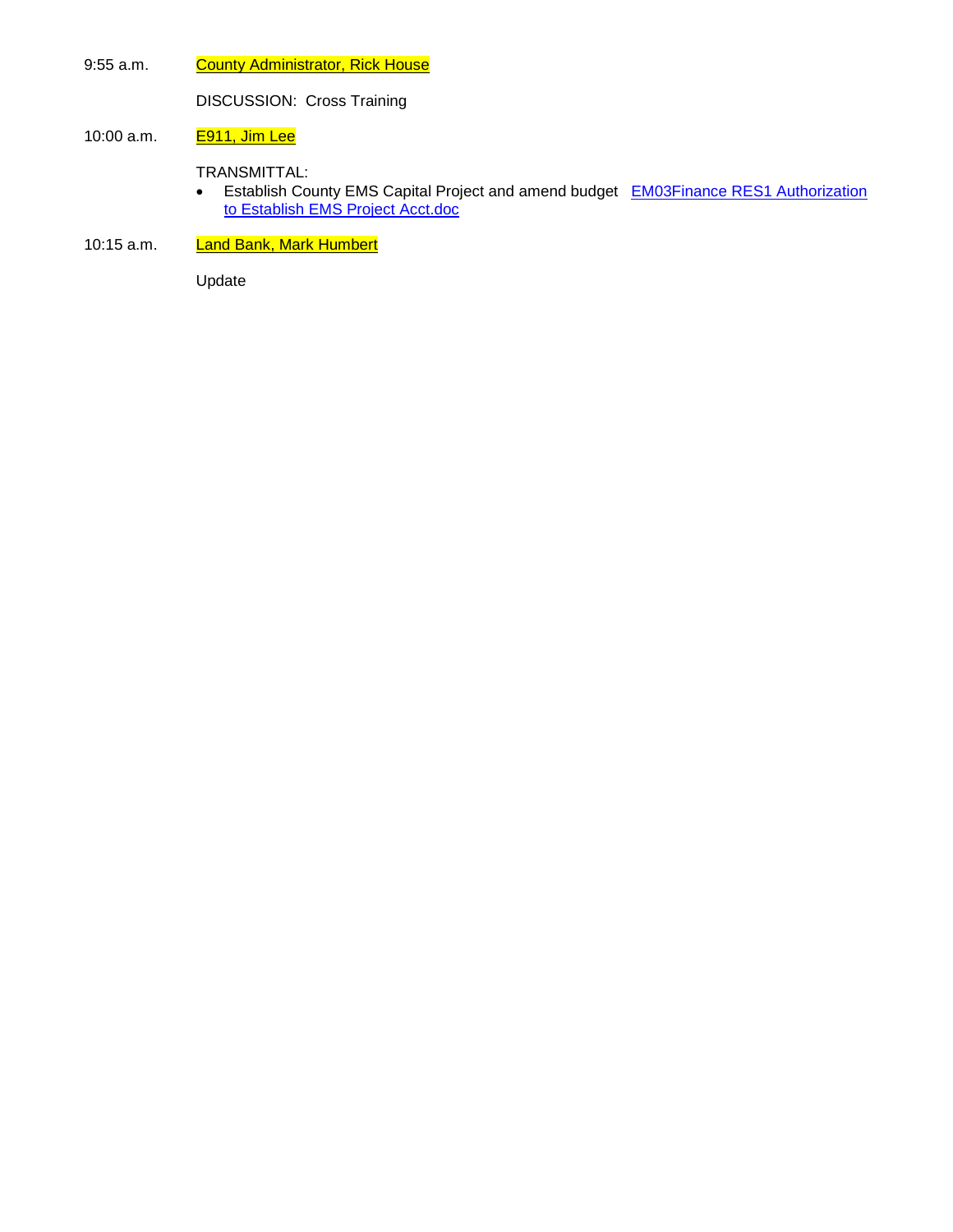# Wayne County Information Technology Monthly Report

# Prepared by Matt Ury

# March 3, 2022

# Activity:

- 478 new support tickets were submitted in February.
- 6 computer installs were completed.
- Phone system upgrade continued.
- Upgrades to the department of social services mobile phones was started.
- A SEIM (Security Event and Incident Management) software system was installed on the county network.

# Current projects:

- Create countywide training curriculum for the Munis financial system.
- Expansion of security platform.
- Document imaging- shared services project.
- Phone system upgrade.
- Sheriff/E911 Shift Scheduling roll out PossWeb as primary software to Supervisors.
- County Clerk convert Records Management database to Laserfische.
- Multifactor authentication for financial and medical departments.
- Board of Elections security enhancements.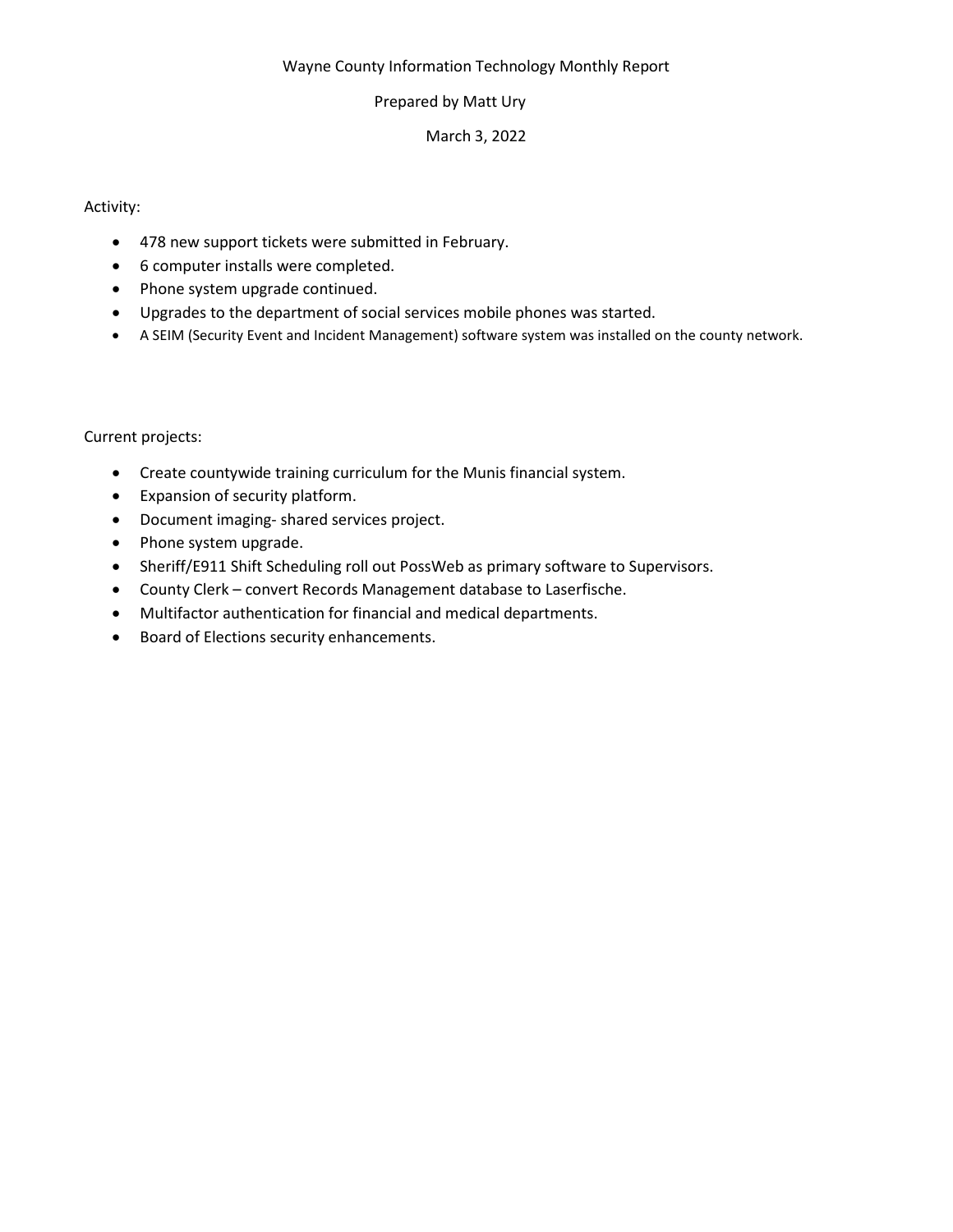Committee No. 1 Date: 3/8/2022 Committee Chair: Supervisor Leonard Department Head: Matt Ury

AUTHORIZATION TO IMPLEMENT COUNTY STANDARDIZATION OF DATA CENTER SERVERS AND SERVER STORAGE WITH HP ENTERPRISE.

WHEREAS, the Information Technology Department (IT) is recommending setting a manufacturer standard for servers and server storage; and

WHEREAS, the county has multiple data centers with HP servers and HP server storage which includes the Public Safety Building (PSB) IT data center, PSB 911 data center , backup 911 data center and the downtown Lyons IT data center; and

WHEREAS, The Director of Information Technology has requested that this become the standard throughout the county based on the following facts:

- 1. Technical staff can be trained on the specific hardware enabling coverage to be maintained between data centers, improving maintenance and uptime.
- 2. Parts can be stocked and cover multiple data centers, lowering cost and improving disaster recovery.
- 3. Hardware and software compatibility can be more easily determined in regard to future projects, improving planning and efficiency.
- 4. Wayne County has utilized HP server and server storage for over ten years and there is significant knowledge of the products within the county's technical staff.
- 5. Standardization will improve interoperability between data centers;

Now, therefore, be it

RESOLVED, that the Wayne County Board of Supervisors, for the above stated reasons of efficiency and economy, hereby authorize the standardization of the county's server and storage infrastructure with HP Enterprise, and be it further

RESOLVED, that all related purchases will be subject to compliance with the County Purchasing Policy.

| Budgeted: yes, no___ Proposed Cost: __________ Reimbursed Amount _______County cost ______                                              |  |
|-----------------------------------------------------------------------------------------------------------------------------------------|--|
| Departmental transfer \$________________________________from Account No. ____________________________ to Account No. __________________ |  |
|                                                                                                                                         |  |
|                                                                                                                                         |  |
|                                                                                                                                         |  |
|                                                                                                                                         |  |
|                                                                                                                                         |  |
| Referred to:                                                                                                                            |  |
| Committee: _____Ayes ______ Nays _______ Date: ___________Signature: _______________________________                                    |  |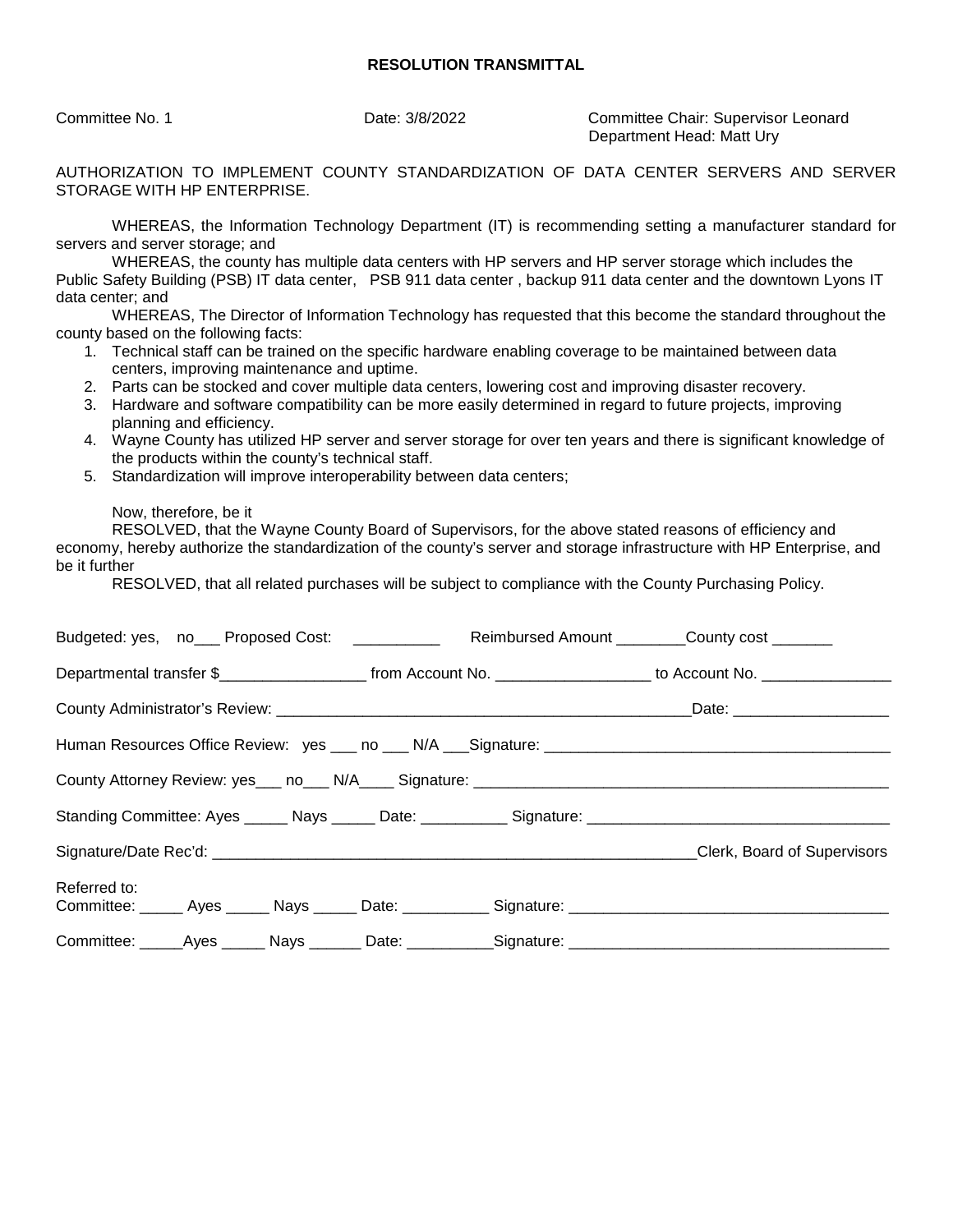Committee No. 1 Date: 3/8/2022 Committee Chair: Supervisor Leonard Department Head: Kaleigh Flynn

## AUTHORIZATION TO ACCEPT BIDS IN ELECTRONIC FORMAT

WHEREAS; General Municipal Law §103 (1) provides that, "…"sealed bids" and "sealed offers", as that term applies to purchase contracts, (including contracts for service work, but excluding any purchase contracts necessary for the completion of a public works contract pursuant to article eight of the labor law) shall include bids and offers submitted in an electronic format including submission of the statement of non-collusion…., provided that the governing board of the political subdivision or district, by resolution, has authorized the receipt of bids and offers in such format."; and

WHEREAS, any method used to receive electronic bids will comply with the following, at a minimum; and

- a) Document the time and date of receipt of each bid and offer received electronically
- b) Authenticate the identity of the sender
- c) Ensure the security of the information transmitted
- d) Ensure the confidentiality of the bid or offer until the time and date established for the opening of bids

WHEREAS, the Purchasing Department recommends authorizing electronic receipt of bids as a means to increase efficiency of the bid process; now, therefore, be it

RESOLVED, that the Wayne County Board of Supervisors hereby authorizes electronic receipt of bids in accordance with the provisions of General Municipal Law §103 (1); and be it further

RESOLVED, that the Wayne County Purchasing Policy be amended to include that bids may be received in electronic format.

| Budgeted: yes, no___ Proposed Cost: ___________ Reimbursed Amount _______County cost ______                                             |  |
|-----------------------------------------------------------------------------------------------------------------------------------------|--|
| Departmental transfer \$________________________________from Account No. ____________________________ to Account No. __________________ |  |
|                                                                                                                                         |  |
|                                                                                                                                         |  |
|                                                                                                                                         |  |
|                                                                                                                                         |  |
| Signature/Date Rec'd: Clerk, Board of Supervisors                                                                                       |  |
| Referred to:                                                                                                                            |  |
| Committee: ______Ayes _______ Nays ________ Date: ___________Signature: ____________________________                                    |  |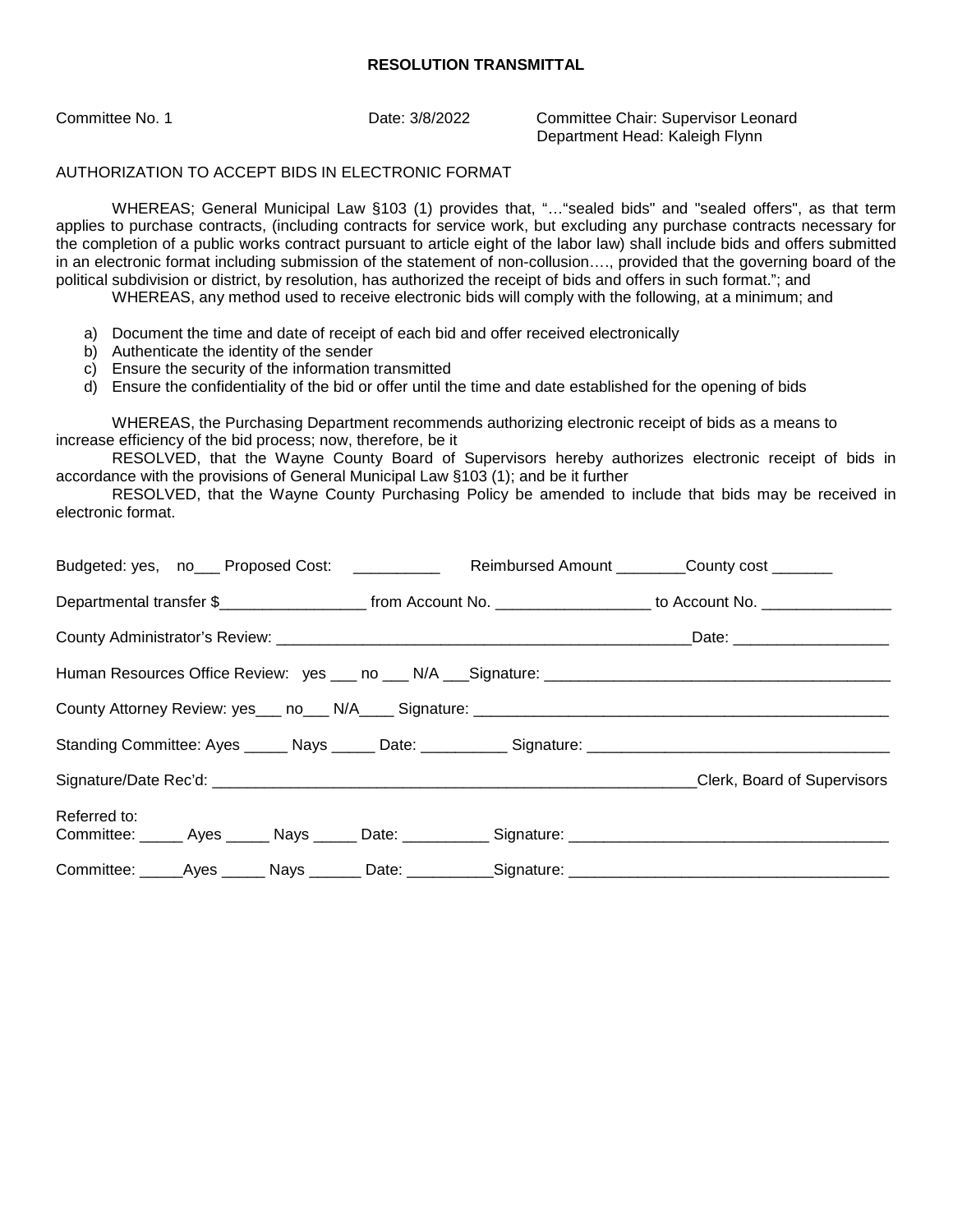Committee No. 1 Date: 3/8/2022 Committee Chair: Supervisor Leonard Department Head: Kaleigh Flynn

AUTHORIZATION TO JOIN EMPIRE STATE PURCHASING GROUP AND SIGN AGREEMENT WITH BIDNET DIRECT FOR ONLINE SOLICITATION AND RECEIPT OF BIDS, RFPS AND RFQS

WHEREAS, BidNet Direct has an online platform designed for the solicitation and receipt of "sealed" electronic bids, requests for proposals, and requests for quotes; and

WHEREAS, their platform allows for an online central location where the following can occur; and

- a) The county can post solicitations, bid documents, and results.
- b) Registered vendors can receive automatic notification of bid opportunities related to their industry.
- c) Registered vendors can download bid documents, including addenda, direct from the platform.
- d) Registered vendors can submit their bid, where it is kept in a digital "lockbox" type folder where bids are timestamped from the time of submission, kept confidential, and not available for opening until the time and date specified by the county; like that of a hard copy sealed bid.

WHEREAS, the use of BidNet will increase vendor outreach, which will promote greater competition and competitive pricing, ideally resulting in additional cost savings to the county; and

WHEREAS, there is no cost to the county to use this platform; now, therefore, be it

RESOLVED, that Wayne County is hereby authorized to join the Empire State Purchasing Group of BidNet Direct and receive bids, RFPs, and RFQs in electronic format; and be it further

RESOLVED, that the Chairman of the Wayne County Board of Supervisors is authorized to sign an agreement for a period of up to three years, commencing on the date the agreement is fully executed, with BidNet Direct, subject to review and approval of the County Attorney as to form and content.

| Budgeted: yes, no___ Proposed Cost: __________ Reimbursed Amount _______County cost ______                    |                             |
|---------------------------------------------------------------------------------------------------------------|-----------------------------|
|                                                                                                               |                             |
|                                                                                                               |                             |
|                                                                                                               |                             |
|                                                                                                               |                             |
| Standing Committee: Ayes ______ Nays ______ Date: ____________ Signature: ___________________________________ |                             |
|                                                                                                               | Clerk, Board of Supervisors |
| Referred to:                                                                                                  |                             |
| Committee: ______Ayes _______ Nays ________Date: ___________Signature: _____________________________          |                             |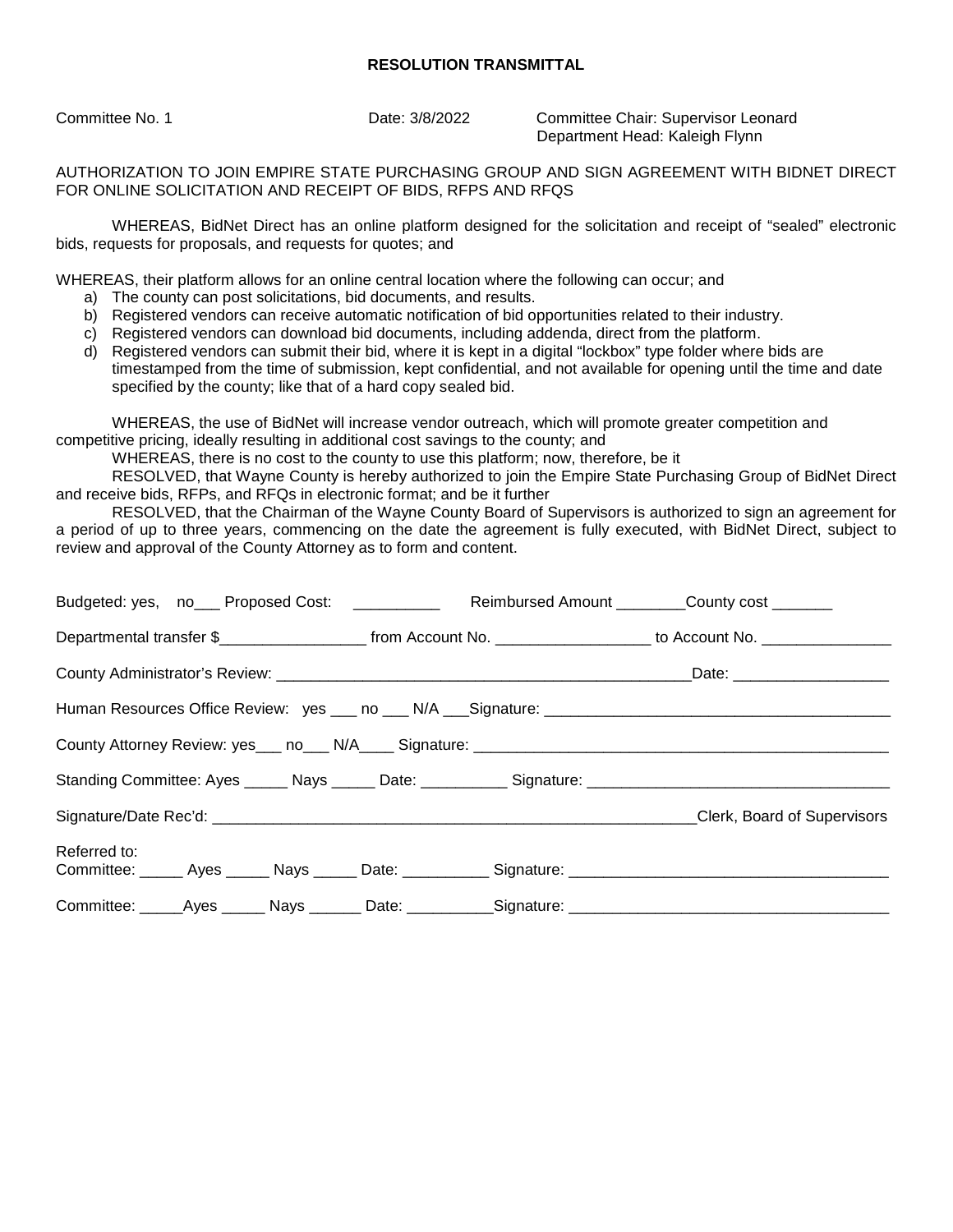| Committee No. |  |
|---------------|--|
| Leonard       |  |

1 Date: 03/8/2022 Committee Chair: Supervisor

Department Head: Kaleigh Flynn

#### AUTHORIZATION FOR WAYNE COUNTY TO JOIN SAVVIK BUYING GROUP

 WHEREAS, General Municipal Law §103 (16), provides authorization for political subdivisions to purchase apparatus, materials, equipment and supplies, as well as the ability to contract for services through the use of contracts let by the United States or any agency thereof, any state or any other political subdivision or district therein; and

 WHEREAS, Savvik Buying Group and the Public Safety Association Inc. cooperatively manage contracts let by host public agencies which are competitively procured and then made available for use by political subdivisions; and

 WHEREAS, the County Attorney and the County Purchasing Department have reviewed the cooperative and consent to its use provided that each individual contract from Savvik Buying Group be carefully reviewed and approved by the Purchasing Department to ensure goods, equipment or services were procured in a manner that conforms with both General Municipal Law and the Wayne County Purchasing Policy; approval must be received prior to proceeding with any purchase from this group; and

 WHEREAS, cooperative purchasing organizations continue to be advantageous as it allows the County to leverage nationwide collective buying power to achieve competitive pricing; now therefore be it

 RESOLVED, that Wayne County is hereby authorized to register as a public agency participant of Savvik Buying Group for the use of cooperative contracts.

| Budgeted: yes __ no___ Proposed Cost: ____________ Reimbursed Amount ___________ County cost___________                                  |  |  |
|------------------------------------------------------------------------------------------------------------------------------------------|--|--|
| Departmental transfer \$________________________________from Account No. ____________________________ to Account No. ___________________ |  |  |
|                                                                                                                                          |  |  |
| Human Resources Office Review: yes ___ no ___ N/A ___ Signature: ___________________________________                                     |  |  |
|                                                                                                                                          |  |  |
|                                                                                                                                          |  |  |
|                                                                                                                                          |  |  |
| Referred to:<br>Committee: ______ Ayes ______ Nays ______ Date: ___________ Signature: _____________________________                     |  |  |
| Committee: _____Ayes ______ Nays _______ Date: ___________Signature: ______________________________                                      |  |  |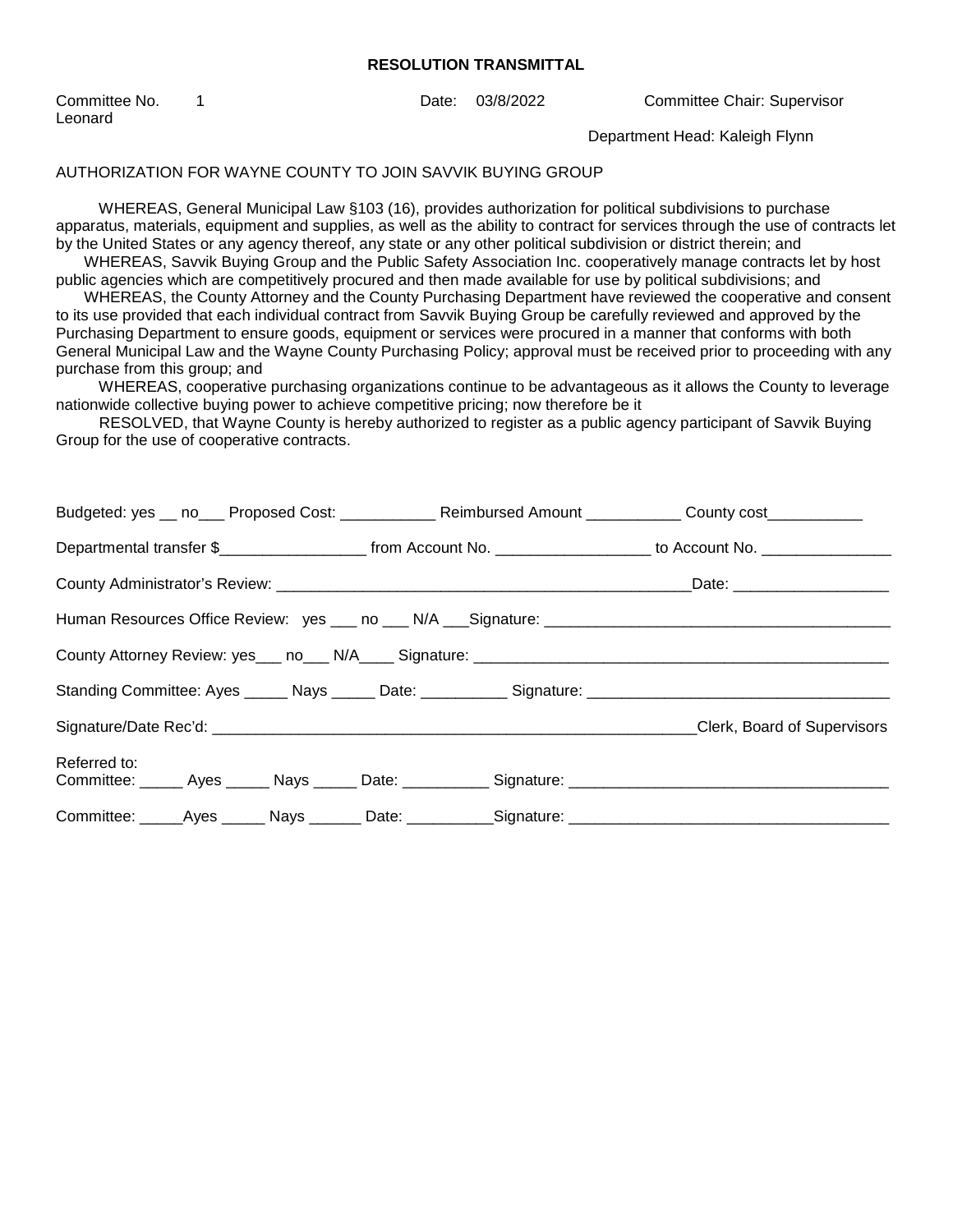# Real Property Tax Services Activity Report February 2022

Our mission is to fulfill the requirements of New York State Laws and Regulations and to provide services for assessors and local government officials to achieve and maintain equitable assessments throughout Wayne County

Our Agency is here to serve you, ready to answer your questions, and address your concerns. Technical and professional assistance is available to county departments, local governments, school districts, taxpayers and the public for all aspects of real property assessment and taxation.

Through the Director and staff, the Wayne County Real Property Tax Services Agency takes great pride in the services we provide to all of Wayne County. This agency maintains the data related to the generation and publication of town, county, village and school assessment rolls, tax rolls and tax bills. We also publish tax maps.

The Towns of Williamson, Wolcott, Butler, Macedon and Palmyra are conducting a 2022 assessment roll revaluations

2022 Level of Assessment (LOA) information was requested from the assessors and reported to NYS. Arcadia will be at 69.

Maps were generated for WCSCD to complete soil group worksheet requests

Prepared a report including information for the Bay Shore properties for an outside vendor Received V4 backup information from all assessors, with the exception or Rose and Butler to produce the sales report including October 1 to December 31 sales. After building a new local file, it was electronically sent to NYS

The SDG program was updated with the new local file information

Special Franchise calculations were completed with the exception of Sodus. Special Franchise numbers for Sodus have not been received from the State to date

Agriculture assessment value updates for the assessors to update their file

Annual invoices were mailed to school districts and villages for tax bill preparation fee.

Assessment Disclosure notices for Wolcott were prepared and printed

Bids were due for the AutoCAD conversion project on February 22. The committee has reviewed the bids. Additional questions have been emailed to the vendor for clarification. The goal is to have a vendor chosen for approval by the entire Board at the March 2022 meeting.

Due to 3/1 being taxable status date, there were a larger than normal number of merges and splits to process. February is always a very active month in the tax mapping department.

Cross training continues throughout the department for future, unforeseen circumstances and succession planning.

Within the normal scope of our monthly duties, the office processed 175 transfers of property.

Respectfully submitted

Karen Ambroz, CCD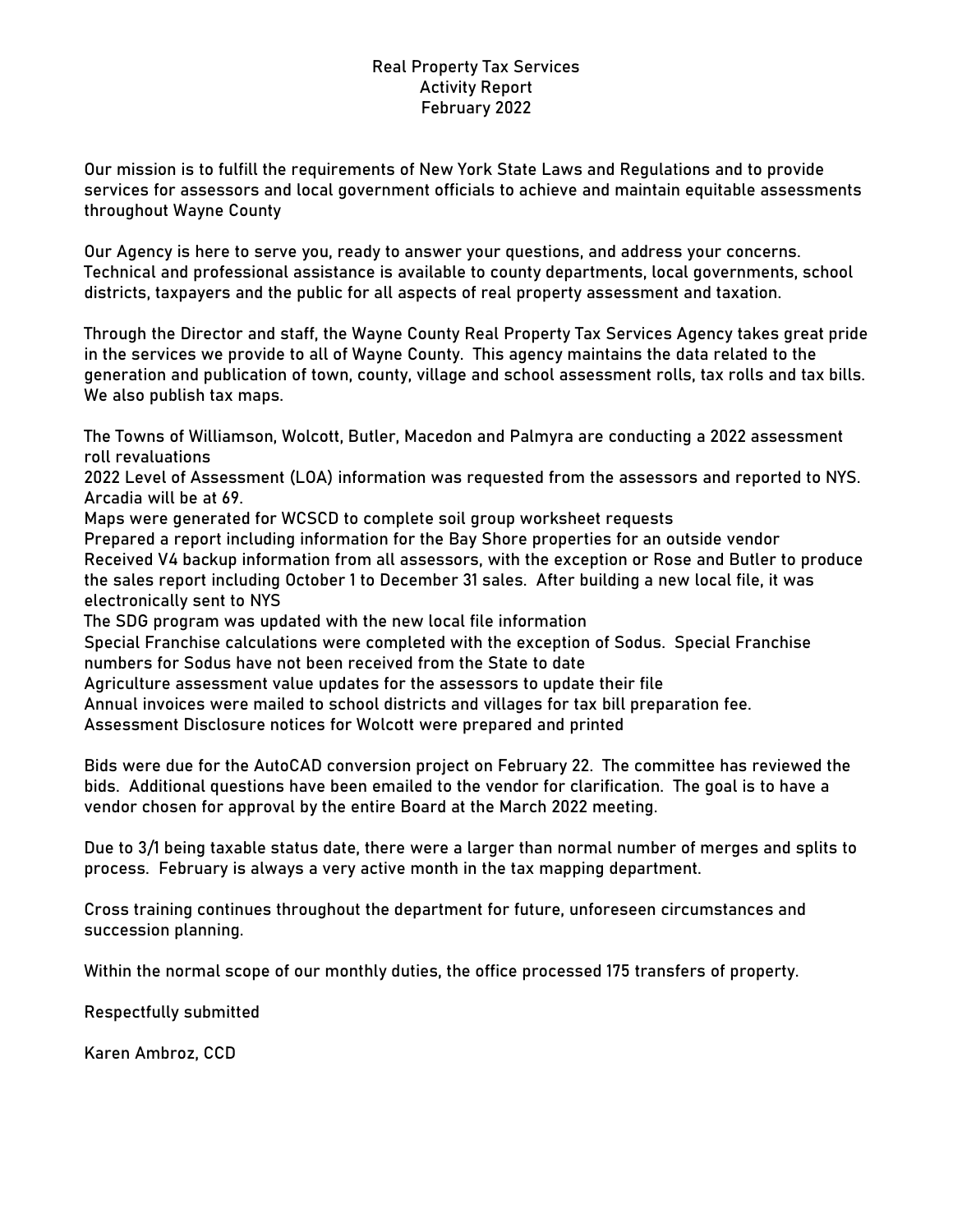Leonard

Committee No. 1 Date: March 8, 2022 Committee Chair: Supervisor

Department Head: Karen Ambroz

# **TAX REFUND – ERROR ON TAX ROLL**

 WHEREAS, applications for refund of real property tax claimed to be attributable to an error on the tax roll has duly been filed with the Director of Real Property Tax Services ("Director") for the properties listed below, pursuant to the provisions of Article Five, Title 3 of the Real Property Tax Law; and

 WHEREAS, the Director investigated the circumstances of the claimed errors and has submitted a report recommending the applications be approved; now, therefore, be it

 RESOLVED, pursuant to Article 5, Title 3 of the Real Property Tax Law that the following applications are hereby approved and the County Treasurer is hereby authorized and directed to pay the refunds:

# **TOWN OF SAVANNAH**

 $2022 - 5$ 

| 2022 Tax Roll               |                         |                                       |
|-----------------------------|-------------------------|---------------------------------------|
| Account No.                 | 77114-00-605040         |                                       |
| Assessed to:                | Rutt. Leonard & Melanie |                                       |
| <b>Total Tax Difference</b> | \$ 269.09               | Total County Tax Difference: \$105.16 |
| Corrected Total Tax:        | \$574.56                |                                       |
|                             |                         |                                       |

#### **TOWN OF ONTARIO**

| 2022 Tax Roll               |                 |                                       |
|-----------------------------|-----------------|---------------------------------------|
| Account No.                 | 61117-00-930997 |                                       |
| Assessed to:                | Kerr, Christina |                                       |
| <b>Total Tax Difference</b> | \$351.99        | Total County Tax Difference: \$241.57 |
| Corrected Total Tax:        | \$1.602.15      |                                       |

And be it further,

 RESOLVED, that the County Treasurer is hereby authorized and directed to charge back the Refunds in the manner prescribed by Section 556 of the Real Property Tax Law.

| Budgeted Yes_No_Proposed Cost____Reimbursable Amount____County Cost _______ |  |                                                                                                                   |
|-----------------------------------------------------------------------------|--|-------------------------------------------------------------------------------------------------------------------|
|                                                                             |  | Departmental transfer \$_______________________ from Account No. ____________________ to Account No. ____________ |
|                                                                             |  |                                                                                                                   |
|                                                                             |  |                                                                                                                   |
|                                                                             |  |                                                                                                                   |
|                                                                             |  |                                                                                                                   |
|                                                                             |  | Clerk, Board of Supervisors                                                                                       |
| Referred to:                                                                |  |                                                                                                                   |
|                                                                             |  |                                                                                                                   |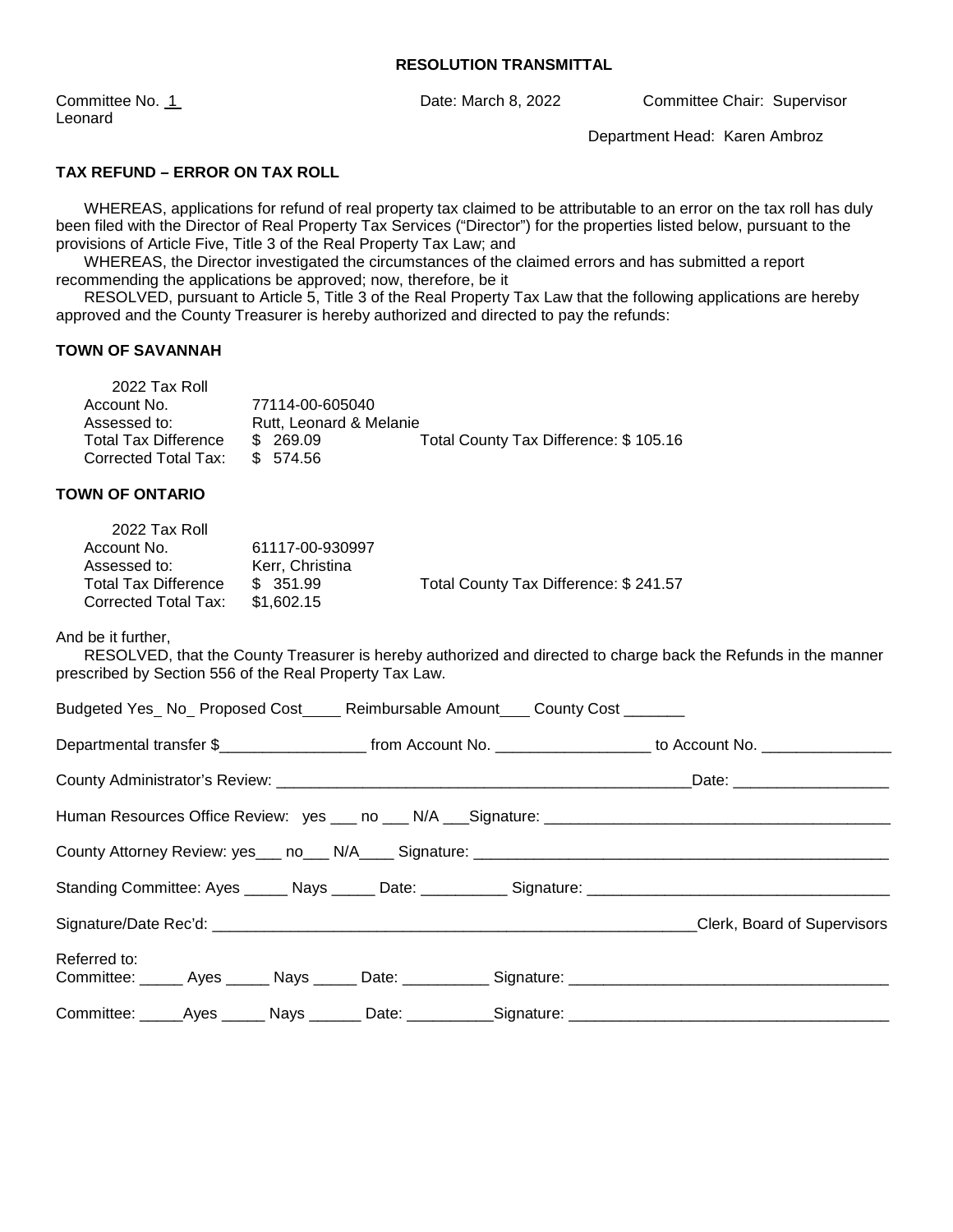

 County of Wayne **Office of the County Treasurer**  Post Office Box 8 Lyons, New York 14489-0008

Patrick J. Schmitt COUNTY TREASURER -----------------------

315-946-7441 **WWW.CO.WAYNE.NY.US**

- During the month of February, 10 contracts were started for unpaid 2019, 2020 and 2021 taxes to help taxpayers avoid Tax Foreclosure.
- There was an error while processing the 2/24/22 payroll where all employees received two direct deposits. The majority of these have been corrected, however we are still working to retrieve some of those deposits.
- Last day to redeem is April 29, 2022 for tax foreclosure.
- The Chief Administrative Judge for New York State has left one stipulation in place around tax foreclosure proceedings that a settlement conference meeting between the Judge, County, and Taxpayer occur before the Judge can issue the judgement of foreclosure.
- 2020 Tax Foreclosure parcel count:

| Date     | <b>Total Parcels</b> |
|----------|----------------------|
| 8/3/21   | 639                  |
| 9/29/21  | 452                  |
| 10/28/21 | 384                  |
| 11/30/21 | 288                  |
| 12/31/21 | 234                  |
| 1/31/22  | 2.17                 |

• COVID Hardship Letters Received (464 sent out):

| 10/31/21 | 25 |
|----------|----|
| 11/30/21 | 15 |
| 12/31/21 |    |
| 1/31/22  |    |
| Expired  |    |
|          |    |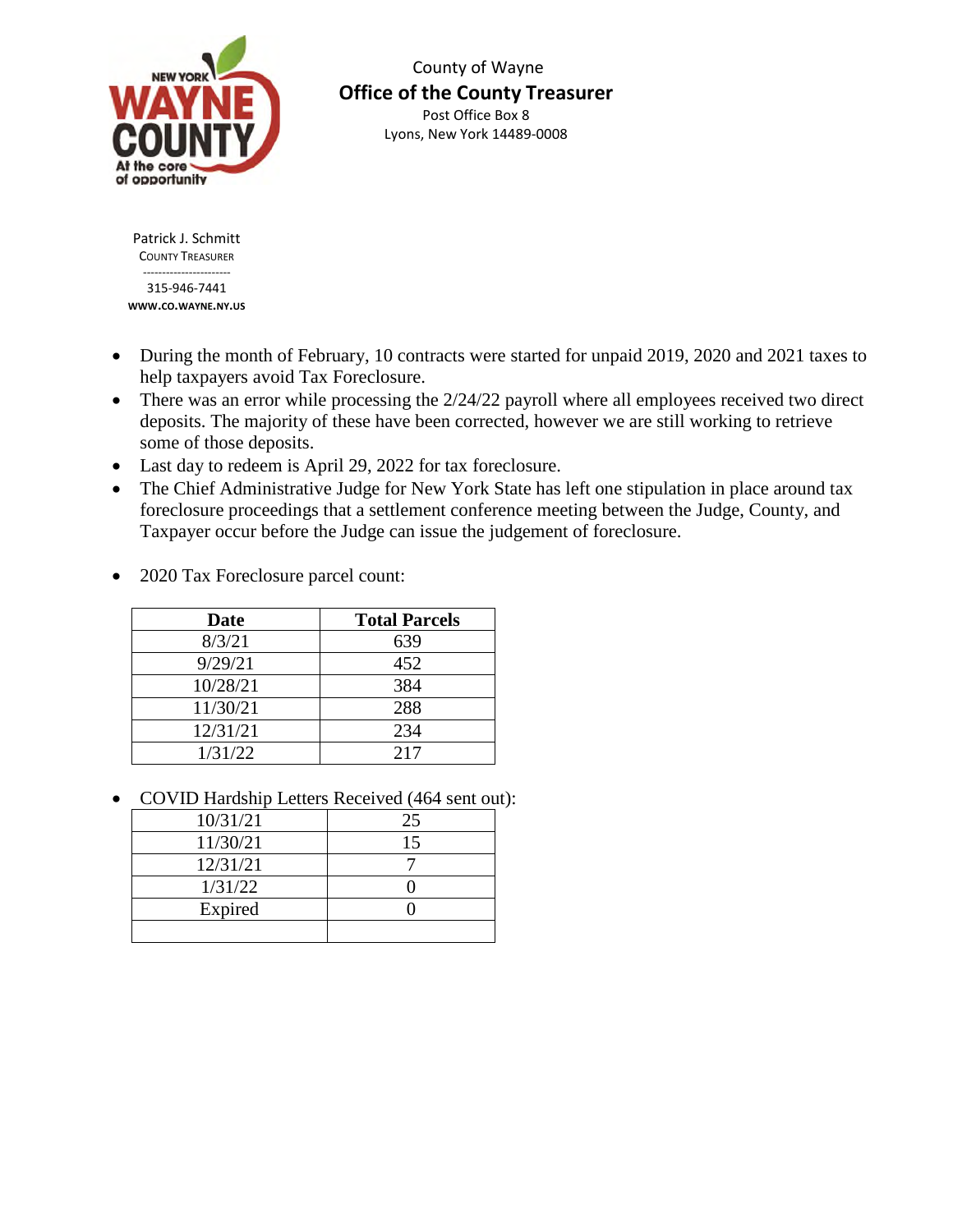|                                                                                                                                      | $len-19$                                                                  | $Fth - 19$                                                     | Mar-19                                                                | Apr-19                                                       | $Mny-15$                                                    | $lum-19$                                                             | $Juf-19$                                                                                    | Aug-19                                                                      | $5ep-19$                                                            | Oct-19                                                                                                                        | Nov-19                                                                         | Dec-19                                             | Total                                                                                                                                                                    | <b>Burdget</b>                                                                  | Difference (Under) / Over                                                                     |
|--------------------------------------------------------------------------------------------------------------------------------------|---------------------------------------------------------------------------|----------------------------------------------------------------|-----------------------------------------------------------------------|--------------------------------------------------------------|-------------------------------------------------------------|----------------------------------------------------------------------|---------------------------------------------------------------------------------------------|-----------------------------------------------------------------------------|---------------------------------------------------------------------|-------------------------------------------------------------------------------------------------------------------------------|--------------------------------------------------------------------------------|----------------------------------------------------|--------------------------------------------------------------------------------------------------------------------------------------------------------------------------|---------------------------------------------------------------------------------|-----------------------------------------------------------------------------------------------|
| <b>General Fund (A)</b>                                                                                                              | 391.44                                                                    | 5.110.07                                                       | 5 196,947.99                                                          | 26.275.01                                                    | 5 111 254 23                                                | \$237,965.14                                                         | 76,729.22<br>5                                                                              | 73, 923.23<br>s                                                             | 175,694.22                                                          | \$123,897.55                                                                                                                  | 229, 222, 47<br>-5                                                             | 140.421.34                                         | 5 1.400.917.91 5                                                                                                                                                         | 520,500.00                                                                      | 880,417.91                                                                                    |
| Highway Fund (D)                                                                                                                     | 22.66 \$                                                                  |                                                                | 1.11                                                                  |                                                              | 2.41                                                        | 136                                                                  | 0.14                                                                                        |                                                                             | 1.26                                                                | s<br>11.95                                                                                                                    |                                                                                | 11.03                                              | 51.92                                                                                                                                                                    | 200.00                                                                          | (145.06)                                                                                      |
| <b>Highway Machine Fund (DM)</b>                                                                                                     | 14.61                                                                     | 5.58                                                           | 10.95                                                                 | 12.09                                                        | 13.53                                                       | 63.41                                                                | 30.29                                                                                       | 24.67                                                                       | 2.97                                                                | 96.79                                                                                                                         | 131.86                                                                         | 34.18                                              | 441.23                                                                                                                                                                   | 200.00                                                                          | 241.23                                                                                        |
| Nursing Home Fund (E)                                                                                                                | 5 39, 815, 67                                                             | 56.765.25                                                      | 5<br>35,023,90                                                        | 65 394 56                                                    | s<br>55, 564.61                                             | s<br>64, 688, 52                                                     | 5.<br>78,486.21                                                                             | 28.072.28<br>s                                                              | 91,769.53                                                           | 5<br>28.113.88                                                                                                                | 26.883.34                                                                      | 65,238.33                                          | 639, 116, 38                                                                                                                                                             | 350,966.00                                                                      | 288,150.38                                                                                    |
| <b>Capital Project Fund (H)</b>                                                                                                      | 5 5.203.13                                                                | 15,625.72 \$                                                   | 44.77                                                                 | s<br>13,540.01                                               | 163.64                                                      | s<br>1.550.71                                                        | 160.53                                                                                      | s<br>9,235.34                                                               | 92 53                                                               | 5<br>2.099.56                                                                                                                 | 2,977.46                                                                       | 404907<br>5                                        | 55.977.47                                                                                                                                                                | 27.831.66                                                                       | 28.145.81                                                                                     |
| Work Comp Fund (5)                                                                                                                   | 5 11.905.38                                                               | 5 16 321 91                                                    | 30.75                                                                 | 5 17,697.77                                                  | 5 20 261 28                                                 | 5<br>3,614.09                                                        | \$18,070.59                                                                                 | -5<br>15, 092.95                                                            | 15,066.87                                                           | 6.16<br>5                                                                                                                     | 8.014.05                                                                       | 27.001.65<br>5                                     | 156,964.20                                                                                                                                                               | 30,000.00                                                                       | 126,964.28                                                                                    |
|                                                                                                                                      |                                                                           |                                                                |                                                                       |                                                              |                                                             |                                                                      |                                                                                             |                                                                             |                                                                     |                                                                                                                               |                                                                                |                                                    | 5 57.432.09 5 93.020.53 5 232.059.47 5 123.022.74 5 190.565.00 5 300.237.03 5 173.536.90 5 130.148.50 5 265.627.30 5 155.025.89 5 267.229.18 5 236.755.60 5 2.253.469.19 | 929.697.66 \$                                                                   | 1,324,747.60                                                                                  |
| General Fund (A)<br>Highway Fund (D)<br><b>Highway Machine Fund (DM)</b><br>Nursing Home Fund (E)<br><b>Capital Project Fund (H)</b> | $len-20$<br>s<br>11.31 <sub>5</sub><br>49.54<br>537,977.15<br>5 19.476.89 | Feb-20<br>(887.63) \$ 157,882 16<br>19.64<br>4.295.66<br>37.06 | <b>Mar-20</b><br>20,119.53<br>$\sim$<br>9.26<br>41,386.34<br>1,276.49 | Apr-20<br>35 151 98<br>s<br>0.76<br>23.131.93<br>5<br>127.52 | May-20<br>28.173.77<br>s<br>18.70<br>5 57, 203.33<br>235.91 | $Jum-20$<br>\$206,267.17<br>0.07<br>1.95<br>20,435.25<br>s<br>145.14 | $Juf-20$<br>97,411.95<br>s<br>s<br>$\blacksquare$<br>5.05<br>-5<br>50 565 82<br>161.25<br>5 | Aug-20<br>12 328 15<br>S.<br>0.03<br>s<br>3.57<br>s.<br>22,466.25<br>114.67 | $Sep-20$<br>189,493.91<br>s<br>$\sim$<br>6.10<br>1.021.57<br>114.79 | $Oct-20$<br>30.269.94<br><b>S</b><br>5<br>6.99<br>7.42<br>1.067.76<br>s<br>135.06                                             | Nov-20<br>202142 \$<br>-5<br><b>S</b><br>0.94<br>\$00<br>1.081.29 \$<br>147.25 | Dec 20<br>34.53 \$<br>16.61<br>16,007.93<br>130.45 | Total<br>224 281 27 5 1 004 533 92 5<br>53.87 \$<br>143.90<br>279.503.31<br>22,105.65                                                                                    | <b>Budget</b><br>775,500.00<br>200.00<br>200.00<br>5<br>500,000.00<br>88.066.33 | Difference (Under) / Over<br>229.033.92<br>(146.13)<br>(56.10)<br>(220.496.69)<br>(65,960.65) |
| Work Camp Fund (5)                                                                                                                   | 28.24 \$                                                                  |                                                                | 4.039.25 5 20.583.39                                                  | 24.10                                                        | 22.49                                                       | 15.97                                                                | 5<br>15.37                                                                                  | 7,965.06<br>s                                                               | 1.323.80                                                            | 16.21 \$                                                                                                                      | 15.81                                                                          | 9 620 40<br>-5                                     | s<br>43,690.09                                                                                                                                                           | 5<br>140,000.00                                                                 | (96.309.91)                                                                                   |
|                                                                                                                                      |                                                                           |                                                                |                                                                       |                                                              |                                                             |                                                                      |                                                                                             |                                                                             |                                                                     | 5 56:655:00 5 166.273.79 5 83.375.31 5 58.436.29 5 85.653.00 5 228.891.58 5 148.160.02 5 42.897.73 5 194.020.17 5 32.303.38 5 |                                                                                |                                                    |                                                                                                                                                                          | 3.271.71 \$ 250.091.19 \$ 1.350.030.77 \$ 1.503.966.33 \$                       | (218.126.36)                                                                                  |
|                                                                                                                                      |                                                                           |                                                                |                                                                       |                                                              |                                                             |                                                                      |                                                                                             |                                                                             |                                                                     |                                                                                                                               |                                                                                |                                                    |                                                                                                                                                                          |                                                                                 |                                                                                               |
|                                                                                                                                      | $len-21$<br>4,105.77 \$                                                   | $Fcb$ <sub>21</sub><br>6.519.95                                | Mar-21<br>5 136,586.18                                                | $A0 + 21$<br>79.760.03<br>5                                  | May 21<br>s<br>16.836.24                                    | $lum-21$<br>65.763.64<br>舌                                           | $10 - 21$<br>5 103 907 68                                                                   | Aug-21<br>10,566.03<br>5                                                    | $5ep-21$<br>142,636.70                                              | $0ct - 21$<br>39.626.26                                                                                                       | Nov-21<br>-5                                                                   | $Dec-21$                                           | Total<br>798.194.57                                                                                                                                                      | <b>Budget</b><br>5<br>700,300.00                                                | Difference (Under) / Over                                                                     |
| General Fund (A)                                                                                                                     | s<br>69.29                                                                | 34.49                                                          | 13.14                                                                 | 5.42                                                         | 0.89                                                        | 5.67                                                                 |                                                                                             |                                                                             |                                                                     | s<br>ŝ<br>8.27                                                                                                                | $(7.261.30)$ 5<br>20.27                                                        | 199,146.64                                         |                                                                                                                                                                          | 5<br>100.00 \$                                                                  | 97.094.57                                                                                     |
| <b>Highway Fund (D)</b>                                                                                                              | 25.11                                                                     | 10.66                                                          | 3.48                                                                  | 3.62                                                         | 3.16                                                        | 3.22                                                                 | 9.28<br>2.99<br>-5                                                                          | 1.52<br>5.51 <sup>5</sup><br><b>S</b>                                       | 5.24<br>5.00                                                        | 12.005                                                                                                                        | -5<br>11.97                                                                    |                                                    | 173.45<br>86.72                                                                                                                                                          | 200.00<br>大                                                                     | 73.46                                                                                         |
| <b>Highway Machine Fund (DM)</b>                                                                                                     | 214.65                                                                    |                                                                | 3,513.94                                                              | 4.121.04                                                     |                                                             |                                                                      |                                                                                             | 2.019.94<br>s                                                               |                                                                     |                                                                                                                               |                                                                                | 1,627.73                                           | 21.496.05                                                                                                                                                                | 500,000.00<br>5                                                                 | (113.25)                                                                                      |
| Nursing Hame Fund (E)                                                                                                                |                                                                           | 5,115.25                                                       |                                                                       |                                                              | 127.60                                                      | 520.41                                                               | 639.67                                                                                      |                                                                             | 245.07                                                              | s<br>1,691.50 \$                                                                                                              | 260.05                                                                         |                                                    |                                                                                                                                                                          |                                                                                 | (471,503.15)                                                                                  |
| <b>Capital Project Fund (H)</b>                                                                                                      | 139.50                                                                    | 93.62                                                          | 67.27                                                                 | 55.01                                                        | 50.99                                                       | 46.60                                                                | 38.84                                                                                       | 37.42 \$                                                                    | 33.41                                                               | 31.14 5<br>-5                                                                                                                 | 28.65 \$                                                                       | 12.26                                              | 635.01                                                                                                                                                                   | 110, 172.01                                                                     | (109.537.00)                                                                                  |
| Work Comp Fund (5)                                                                                                                   | 23.23<br>4.575.85                                                         | 401.23<br>12.175.23<br>5                                       | 1,115.85<br>\$141,299.86                                              | 34.02<br>$\sim$<br>83,979.94                                 | 33.27<br>17,052.15<br>s                                     | 28.35<br>67,767.89<br>s                                              | 25.13<br>\$104,623.59                                                                       | 150.66<br>12 511 06<br>s                                                    | 490.33<br>143,415.75<br>s                                           | 20.74<br>41.389.91<br>-5                                                                                                      | 3,156.00<br>(3.752.44)                                                         | 824.46<br>5 201,611.09                             | 6.363.27<br>826 949 90                                                                                                                                                   | 150,000.00<br>5 1.460.772.01                                                    | (143, 636, 73)<br>(666, 200.45)                                                               |
|                                                                                                                                      |                                                                           |                                                                |                                                                       |                                                              |                                                             |                                                                      |                                                                                             |                                                                             |                                                                     |                                                                                                                               |                                                                                |                                                    |                                                                                                                                                                          | 56.61% of total Budget                                                          |                                                                                               |
|                                                                                                                                      | $Im-22$                                                                   | $F = 22$                                                       | Mar-22                                                                | $Aor-22$                                                     | May-22                                                      | $lum-22$                                                             | $Juf-22$                                                                                    | $A_{\text{LSE}}$ -22                                                        | $Sep-22$                                                            | $0ct - 22$                                                                                                                    | Nov-22                                                                         | $Der-22$                                           | Total                                                                                                                                                                    | <b>Budget</b>                                                                   | Difference (Under) / Over                                                                     |
| General Fund (A)                                                                                                                     | 7.036.54                                                                  |                                                                |                                                                       |                                                              |                                                             |                                                                      |                                                                                             |                                                                             | s                                                                   | s                                                                                                                             |                                                                                |                                                    | 7.036.54<br>s                                                                                                                                                            | 955,853,42 \$<br>5                                                              | (945.516.55)                                                                                  |
| Highway Fund (D)                                                                                                                     |                                                                           |                                                                |                                                                       |                                                              |                                                             |                                                                      |                                                                                             | s                                                                           | s                                                                   |                                                                                                                               |                                                                                |                                                    | 馬<br>۰                                                                                                                                                                   | s<br>100.00                                                                     | (100.00)                                                                                      |
| Highway Machine Fund (DM)                                                                                                            |                                                                           |                                                                |                                                                       |                                                              |                                                             |                                                                      | ٠                                                                                           | s                                                                           | ŝ                                                                   |                                                                                                                               |                                                                                |                                                    | $\sim$                                                                                                                                                                   | 100.00                                                                          | (100.00)                                                                                      |
| Nursing Home Fund (E)                                                                                                                | 132.87 \$                                                                 |                                                                |                                                                       |                                                              |                                                             | $\sim$                                                               | $\sim$                                                                                      | $\sim$                                                                      | $\overline{a}$                                                      | $\sim$                                                                                                                        |                                                                                |                                                    | 132.87                                                                                                                                                                   | s<br>200,000.00                                                                 | (199, 867, 13)                                                                                |
|                                                                                                                                      | 292.61 \$                                                                 |                                                                |                                                                       |                                                              |                                                             | $\alpha$                                                             | ٠                                                                                           | $\,$                                                                        | ٠                                                                   |                                                                                                                               | $\bullet$                                                                      |                                                    | 292.61                                                                                                                                                                   | ٠                                                                               | 292.61                                                                                        |
| Capital Project Fund (H)<br>Work Comp Fure! (5)                                                                                      | 15.84                                                                     |                                                                |                                                                       | $\mathbf{r}$                                                 |                                                             | ٠                                                                    | ٠                                                                                           | $\sim$                                                                      | $\sim$                                                              | $\mathbf{r}$                                                                                                                  | $\sim$                                                                         |                                                    | 15.54                                                                                                                                                                    | ٠                                                                               | 15.54                                                                                         |

0.65% of total Budget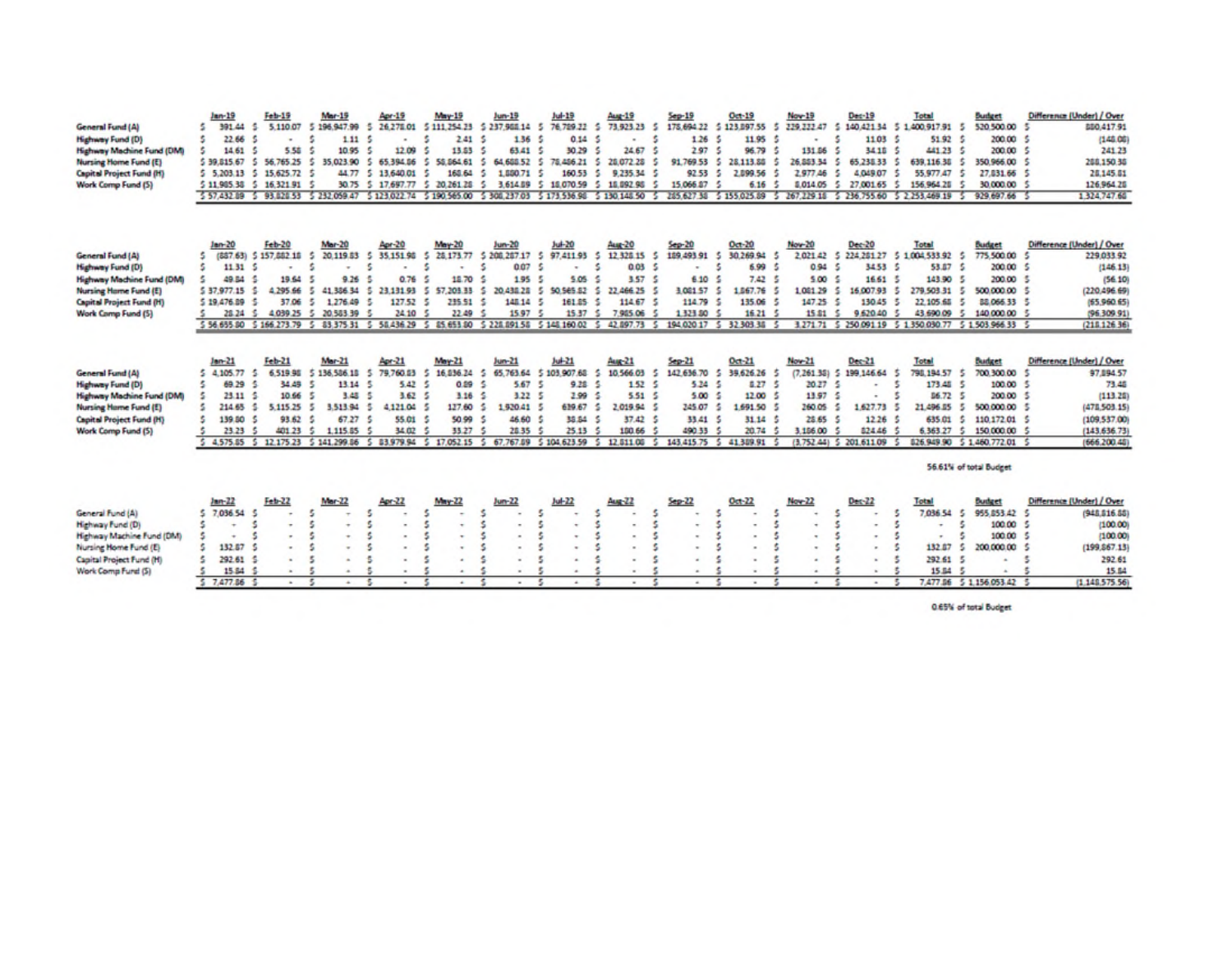## **AUTHORIZATION TO CONTRACT WITH VENESKY & COMPANY TO REVIEW THE COUNTY RETIREMENT ALLOCATION PROCESS**

WHEREAS, the Retirement Allocation process for Wayne County has been completed by the County IT department; and

WHEREAS, this process is a combination of a manual process and use of internal programs; and

WHEREAS, the process has become cumbersome and time consuming to complete; and

WHEREAS, the County Treasurer and IT Director have consulted and determined that a review of the process is needed to determine if there are efficiencies that can be achieved; and

WHEREAS, Venesky & Company has the knowledge and ability at a fixed fee of \$4,000.00 and under this contract will assist with the following:

- Working with the County Treasurer, HR, and IT to develop a streamlined and simplified Retirement Allocation Model and Process.
- Provide information on Retirement Expense accounting.
- Understanding the impact of process changes on Financial Statements.
- Develop new and/or edit new tools used in the Retirement Allocation model.

WHEREAS, should additional services outside of the scope of the contract be needed, a second contract must be proposed; now therefore be it

RESOLVED, that the Chairman of the Board of Supervisors is hereby authorized to sign a contract, in an amount not to exceed \$4,000.00, with Venesky & Company for the restructuring of the Wayne County Retirement Allocation process, subject to approval of the County Attorney as to form and content;

RESOLVED, that the County Treasurer is authorized to make the following 2022 County Budget amendments

## **A9990 Other**

(Revenues) \$4,000 to 42401 Interest Earnings

## **A1325 Treasurer**

| (Appropriations)<br>\$4,000 to 54520 Consultant |  |                                                                                                     |                                                                                                                                          |
|-------------------------------------------------|--|-----------------------------------------------------------------------------------------------------|------------------------------------------------------------------------------------------------------------------------------------------|
|                                                 |  |                                                                                                     | Budgeted: yes ___ no___ Proposed Cost: ___________ Reimbursed Amount __________ County cost__________                                    |
|                                                 |  |                                                                                                     | Departmental transfer \$________________________________from Account No. ____________________________ to Account No. ___________________ |
|                                                 |  |                                                                                                     |                                                                                                                                          |
|                                                 |  |                                                                                                     |                                                                                                                                          |
|                                                 |  |                                                                                                     |                                                                                                                                          |
|                                                 |  |                                                                                                     |                                                                                                                                          |
|                                                 |  |                                                                                                     |                                                                                                                                          |
| Referred to:                                    |  |                                                                                                     |                                                                                                                                          |
|                                                 |  |                                                                                                     |                                                                                                                                          |
|                                                 |  | Committee: _____Ayes ______ Nays _______ Date: ___________Signature: ______________________________ |                                                                                                                                          |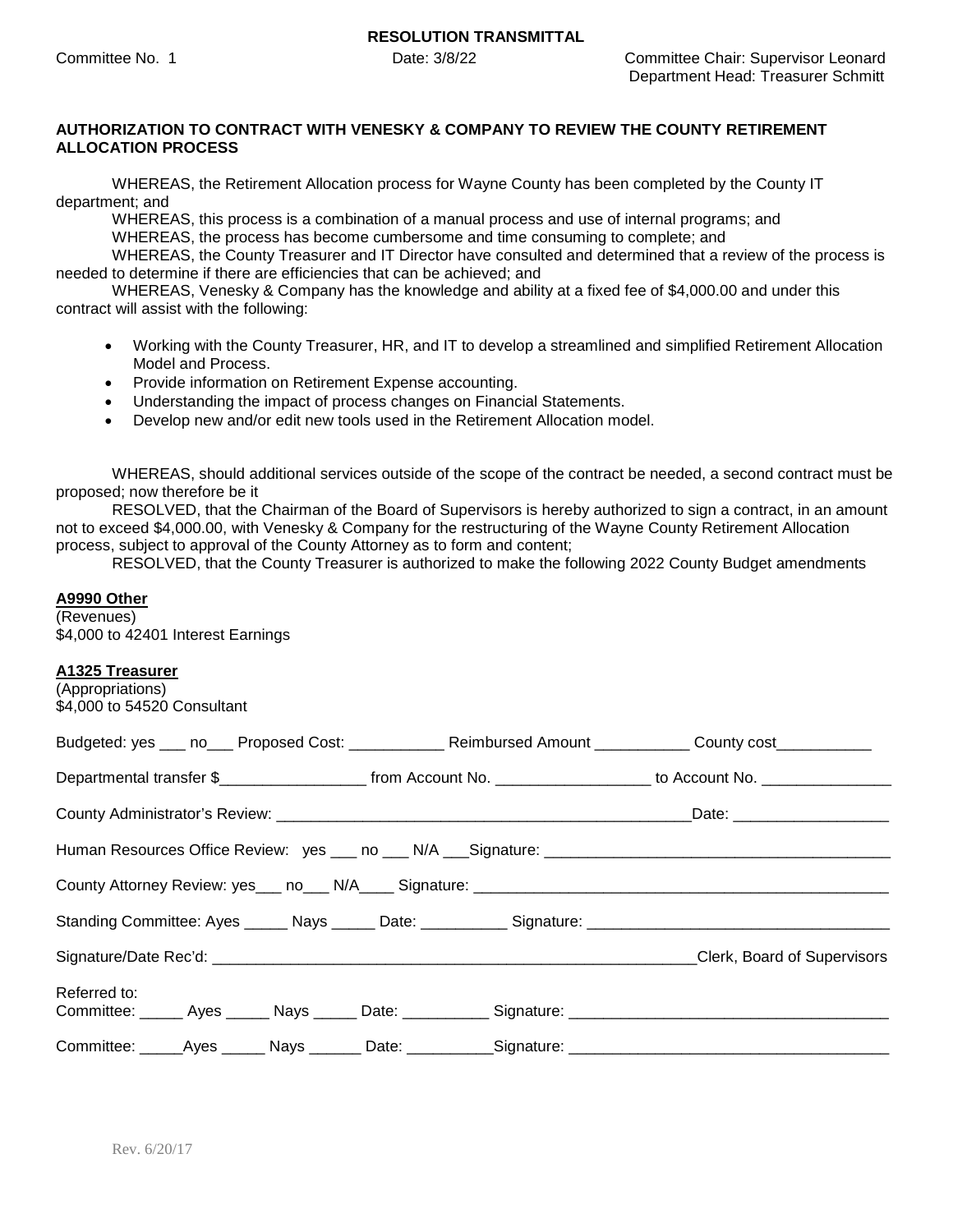## **AUTHORIZATION TO AMEND 2022 BUDGET FOR EXPENSES ON PROPERTY ACQUIRED FOR TAXES BUDGET**

WHEREAS, there are properties that were foreclosed in 2021 that are still titled to the County; and WHEREAS, the County Treasurer is still working to get these titles transferred to the State and other Private Entities; and

WHEREAS, 2022 tax bills were issued to the County for these properties, since they cannot be moved into an exempt status until later in 2022; and

WHEREAS, the County Treasurer determined that the Expenses on Property Acquired for Taxes is the appropriate place to charge these expenses; and

WHEREAS, historically this budget has been used for auction expenses incurred by the Real Property Tax Office; and

WHEREAS, the 2022 tax bills needed to be paid to avoid late fees and have used up all available funding for budget year 2022; and

WHEREAS, the County Treasurer is desirous of replacing the funds used; now therefor be it

RESOLVED, that the Wayne County Treasurer is authorized to make the following adjustments to the 2022 Wayne County Budget

### **A9990 Other**

(Revenues) \$6,217 to 42401 Interest Earnings

### **A1364 Expneses for Property Acquired**

(Appropriations) \$6,217 to 54520 Consultant

|                                                                                                                     | Budgeted: yes ___ no___ Proposed Cost: ______________ Reimbursed Amount __________ County cost __________ |
|---------------------------------------------------------------------------------------------------------------------|-----------------------------------------------------------------------------------------------------------|
|                                                                                                                     |                                                                                                           |
|                                                                                                                     |                                                                                                           |
|                                                                                                                     |                                                                                                           |
|                                                                                                                     |                                                                                                           |
|                                                                                                                     |                                                                                                           |
|                                                                                                                     | Clerk, Board of Supervisors                                                                               |
| Referred to:<br>Committee: ______ Ayes ______ Nays ______ Date: ___________ Signature: ____________________________ |                                                                                                           |
| Committee: _____Ayes ______ Nays _______ Date: ___________Signature: ______________________________                 |                                                                                                           |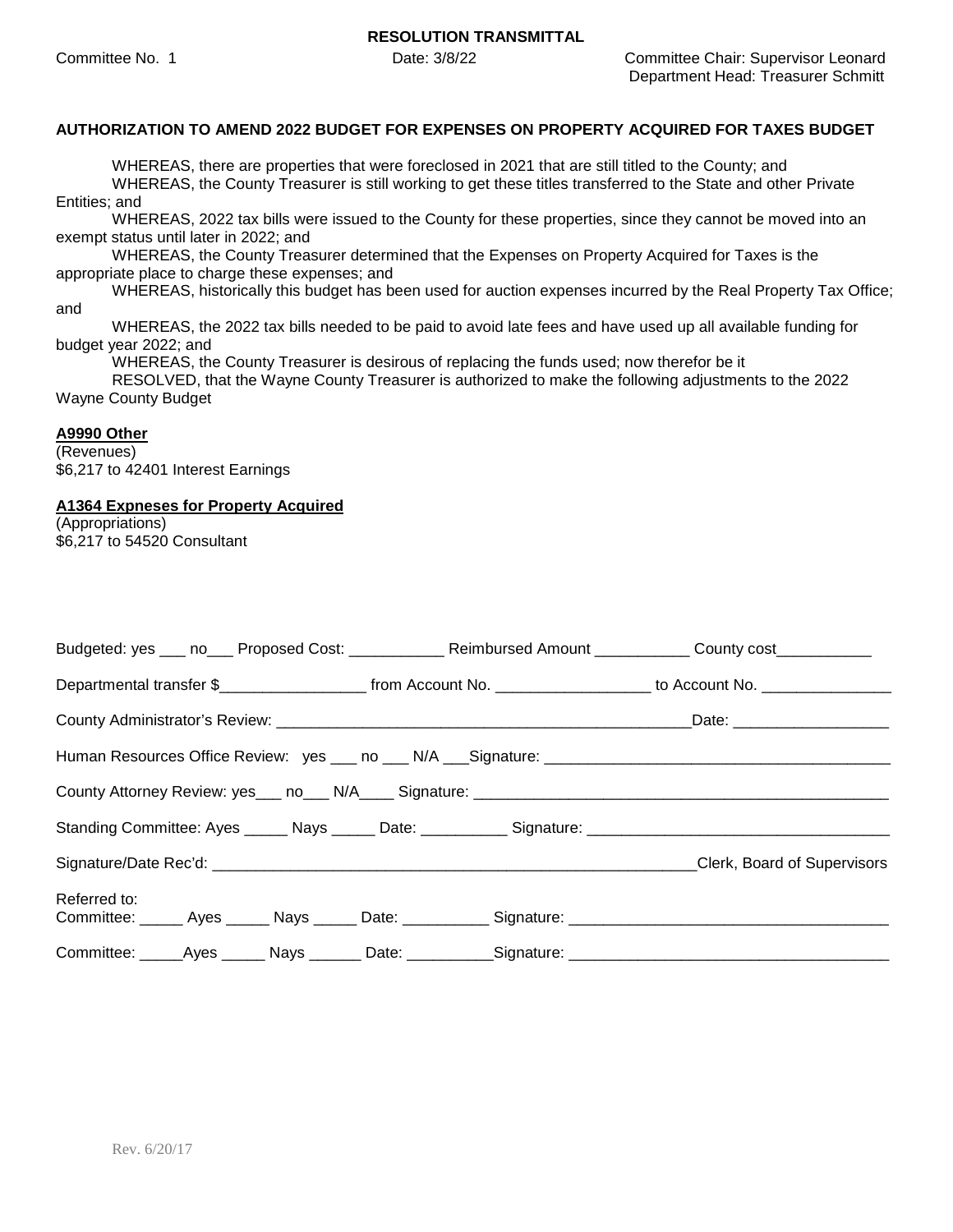#### **AUTHORIZATION TO AMEND THE 2022 BUDGET TO ALLOCATE PROFESSIONAL SERVICE WORKERS LOCAL 81382 IUE-CWA CONTRACT INCREASES**

WHEREAS, the Wayne County 2022 Adopted Budget includes a contingency budget for the anticipated financial impact of the Professional Service Workers, Local 81382 IUE-CWA ("Caseworkers") salary increases to take place during 2022; and

WHEREAS, the adoption of Resolution No. 45-22 ratified a 2022-2025 collective bargaining agreement with the Caseworkers, resulting in a 3% salary increase for 2022; now, therefore be it

RESOLVED, that the Wayne County Treasurer's Office is hereby authorized to amend the 2022 County Budget as follows:

### A1990 Contingent Fund General

(Appropriations) \$102,034 from 54000 Contractual Expenses

# A6010 Administration

(Appropriations) \$58,236 to 51360 Caseworker \$14,805 to 51362 Senior Caseworker \$8,034 to 51364 Case Supervisor \$14,756 to 58100 NYS Retirement \$6,203 to 58200 Payments to Social Security

| Budgeted: Yes <b>Example 20</b>                                                                                      | Proposed Cost: \$102,034 Reimbursed Amount \$ County Cost \$ |  |  |                                                                                                                       |                             |  |
|----------------------------------------------------------------------------------------------------------------------|--------------------------------------------------------------|--|--|-----------------------------------------------------------------------------------------------------------------------|-----------------------------|--|
|                                                                                                                      |                                                              |  |  | Departmental transfer \$________________________ from Account No. ____________________ to Account No. _______________ |                             |  |
|                                                                                                                      |                                                              |  |  |                                                                                                                       |                             |  |
|                                                                                                                      |                                                              |  |  |                                                                                                                       |                             |  |
|                                                                                                                      |                                                              |  |  |                                                                                                                       |                             |  |
|                                                                                                                      |                                                              |  |  |                                                                                                                       |                             |  |
|                                                                                                                      |                                                              |  |  |                                                                                                                       | Clerk, Board of Supervisors |  |
| Referred to:<br>Committee: ______ Ayes ______ Nays ______ Date: ___________ Signature: _____________________________ |                                                              |  |  |                                                                                                                       |                             |  |
| Committee: _____Ayes ______ Nays _______ Date: ___________Signature: ______________________________                  |                                                              |  |  |                                                                                                                       |                             |  |